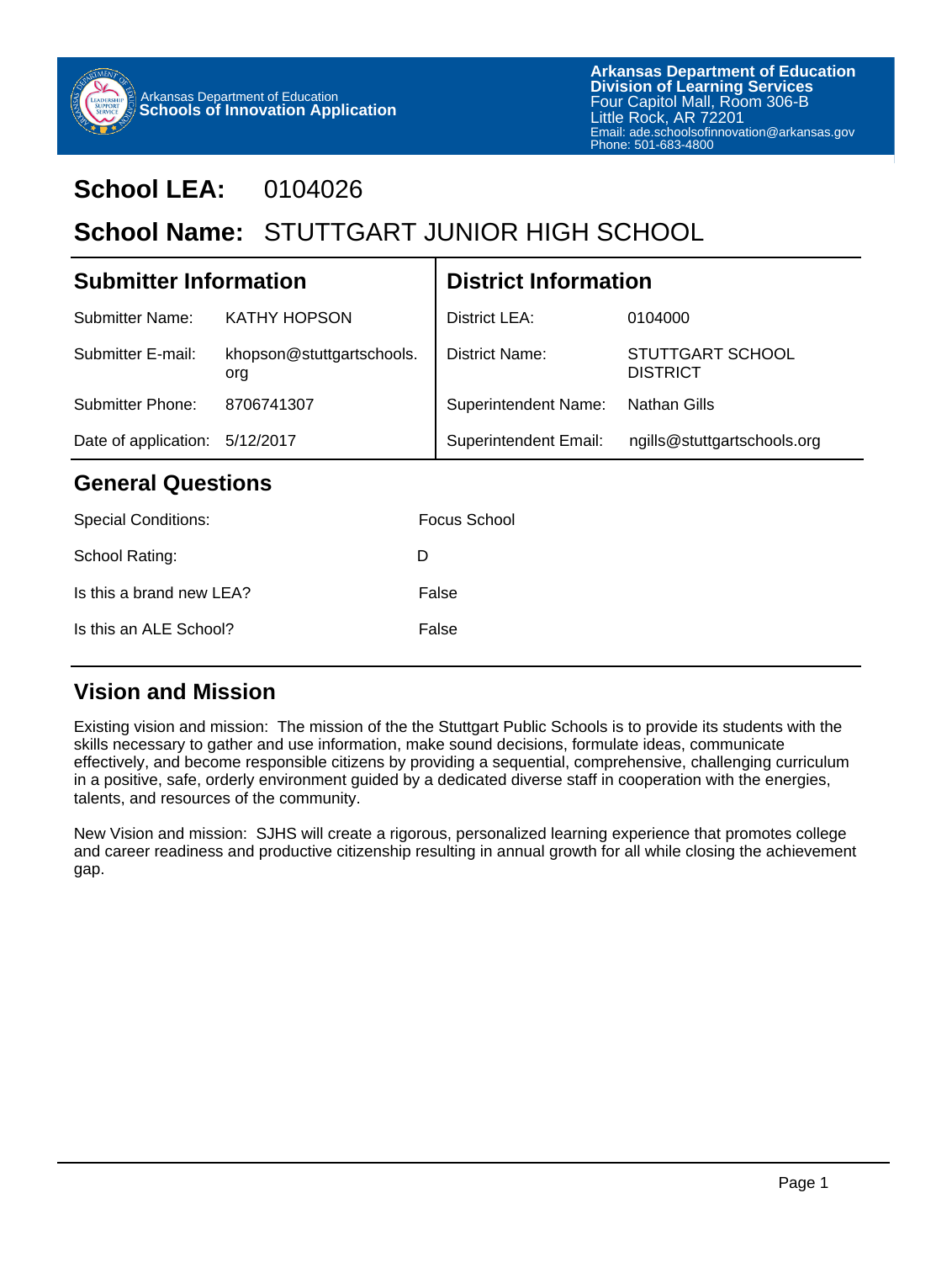

**Arkansas Department of Education** Email: ade.schoolsofinnovation@arkansas.gov **Division of Learning Services** Four Capitol Mall, Room 306-B Little Rock, AR 72201 Phone: 501-683-4800

#### **Rational and Innovation Goals**

#### Rationale for Innovation

Over the past few years, technology has grown to influence nearly every aspect of the U.S. education system. By the end of the decade, most U.S. schools will fully incorporate instructional technology into their structures and schedules. They will use predominantly digital instructional materials. The learning day and year will be transformed and extended. Learning will be personalized, and the reach of effective teachers will be expanded.

 Schools that make the most effective use of new technology will adopt a model of blended learning, defined by the Clayton Christensen Institute for Disruptive Innovation (formerly Innosight Institute) as "a formal education program in which a student learns at least in part through the online delivery of content and instruction, with some element of student control over time, place, path and/or pace," and "at least in part at a supervised brick-and-mortar location away from home." \* What Works Clearinghouse.

 Providing students with an individualized and personalized approach serves the needs of students, teachers, and administrators. It provides the time needed by all to raise all levels of achievement through sustainable transformation. Students will have more control of time, path, pace and place of their learning. Personalized learning professional development will be an ongoing part of a successful implementation plan that identifies the strengths and weaknesses in the the transformation efforts.

We presently have 8% of our students that have been retained at some point during their school careers. We believe strongly that a student should not be retained permanently. Research says that students who are retained are at a greater risk of dropping out of school. We believe that the lifetime stigma of "failure" is unnecessary and further increases the likelihood of poor academic performance and disciplinary problems. We also believe that students should have an opportunity to "catch-up" if they are willing to invest the time, effort and demonstrate the mastery of skills necessary. Therefore, we will provide students the opportunity to work ahead in order to "catch-up" with their original classmates.

 If given this opportunity, students would have the option to accelerate their learning according to their own learning paces. This would allow for upward mobility between 7th, 8th, and even 9th grades. Being allowed to work on personal pace would be a huge asset to the students who get bored or are not challenged enough. Alternately, students who have fallen behind will have the ability to catch up to their appropriate grade levels. Retention will become less of an issue because students will be able to work their way back into the appropriate state of learning for their grade level.

 In a survey of all 7th and 8th grade students at SJHS, 80% said that they would like to have more classes that involved them taking more classes that interest them. Also, over 75% of the the surveyed students stated that they did not perform in classes that they were not interested in. Additionally, 85% of the students surveyed said that they would perform better if the classes were more interesting. A follow-up survey will be conducted in order to ascertain student interests. We will build in an advisory period that will serve not only to address student interest but also to ensure that all students have a "go to" person in order to decrease the likelihood that any of our students will fall through the cracks. moreover, this class will will serve to ensure that all of our students are involved with some sort of "extracurricular" experience.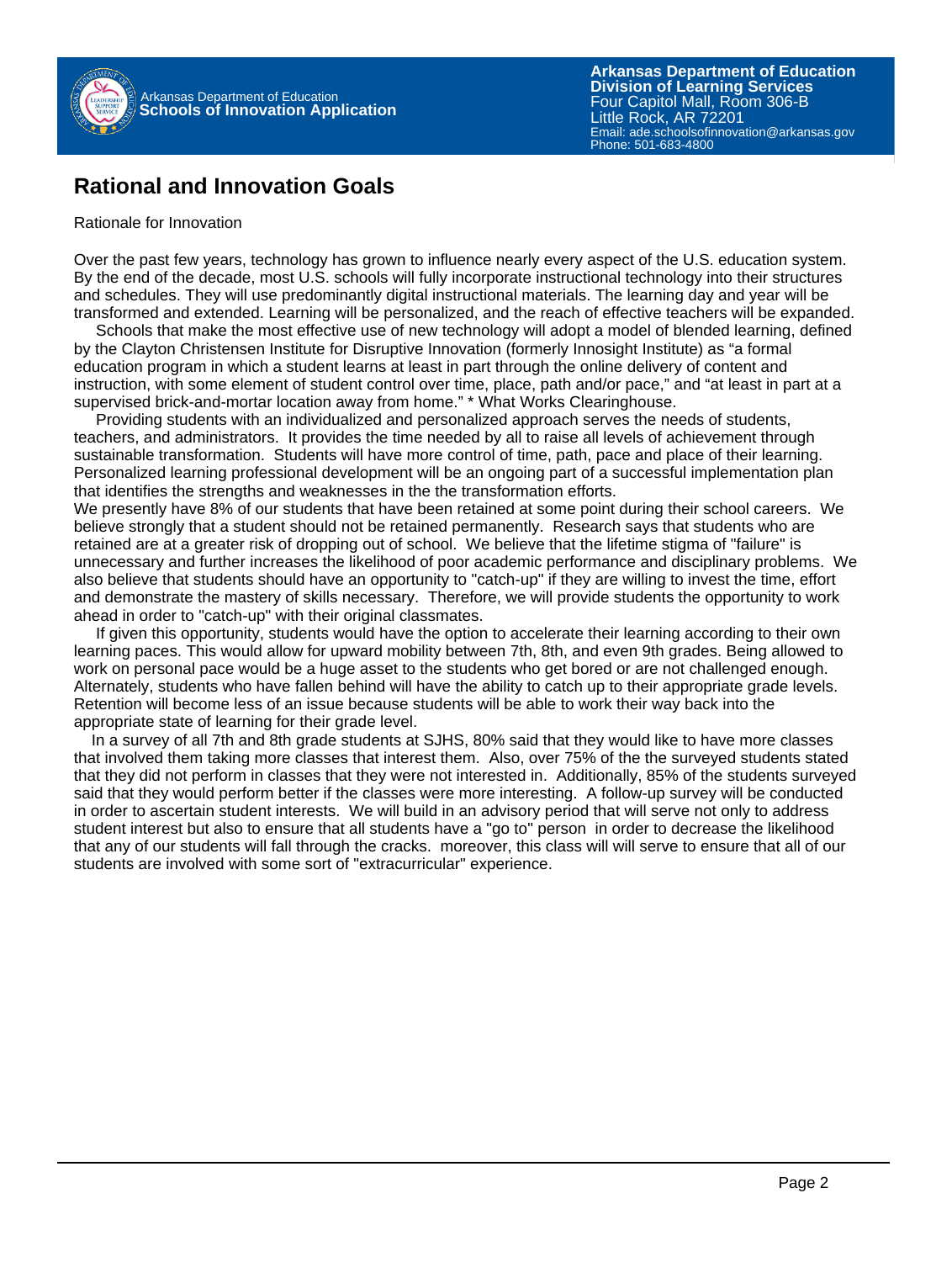

# Arkansas Department of Education **Schools of Innovation Application**

**Arkansas Department of Education** Email: ade.schoolsofinnovation@arkansas.gov **Division of Learning Services** Four Capitol Mall, Room 306-B Little Rock, AR 72201 Phone: 501-683-4800

| Goal | <b>Goal Description</b>                                                                                                                                                                   |  |
|------|-------------------------------------------------------------------------------------------------------------------------------------------------------------------------------------------|--|
|      | Through personalized learning<br>we will close the achievement<br>gap that presently exists<br>between our TAAG and Non-<br>TAAG students.                                                |  |
| 2    | SJHS will transform it's school<br>culture and climate by<br>personalizing the learning for<br>all students resulting in<br>students taking greater<br>responsibility for their learning. |  |
| 3    | We will expand our STEM<br>options in order to increase<br>the number of students taking<br>STEM classes.                                                                                 |  |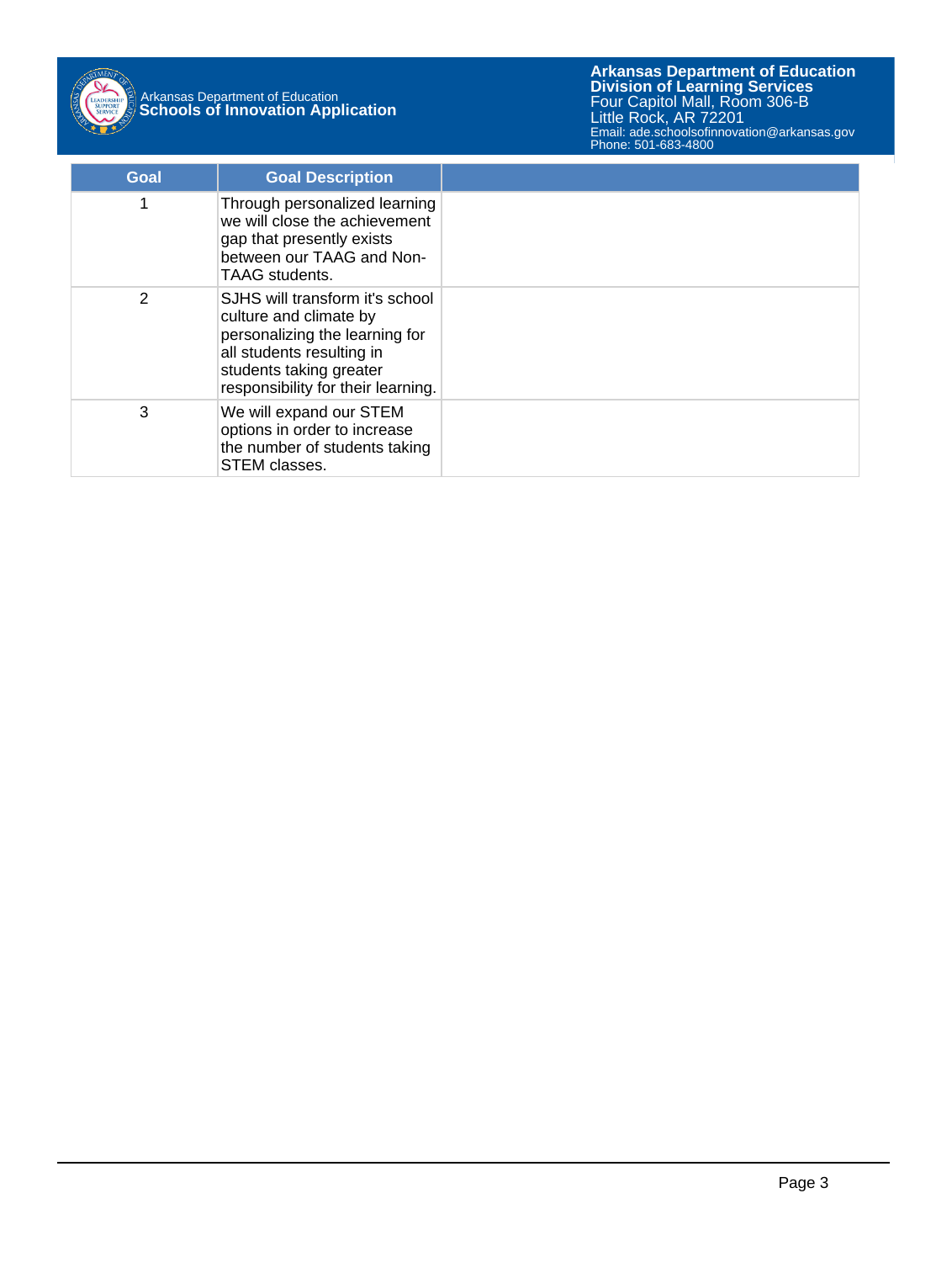

**Arkansas Department of Education** Email: ade.schoolsofinnovation@arkansas.gov **Division of Learning Services** Four Capitol Mall, Room 306-B Little Rock, AR 72201 Phone: 501-683-4800

### **Innovation Plan**

| <b>Plan Date</b> | <b>Action</b>                                                                                                                                                                                                 | <b>Expected Outcome</b>                                                                                               |
|------------------|---------------------------------------------------------------------------------------------------------------------------------------------------------------------------------------------------------------|-----------------------------------------------------------------------------------------------------------------------|
| 06/01/2017       | A full-time PLTW teacher will be<br>available at SJHS for the 17-18<br>school year.                                                                                                                           | The teacher will make it possible to offer<br>more classes which will result in more<br>students taking STEM classes. |
| 08/14/2017       | 7th grade core teachers will receive<br>professional development on blended<br>learning in order to personalize<br>learning for our students.                                                                 | Staff will learn how to implement blended<br>learning in order to personalize the<br>learning for our students.       |
| 08/14/2017       | Relevant and rigorous learning will be<br>evident across the curriculum.                                                                                                                                      | Students will have exposure in project-<br>based learning across the curriculum.                                      |
| 01/30/2017       | Purchase chromebooks so that we<br>will be a 1 to 1 school.                                                                                                                                                   | All students will have access to their own<br>chromebook while at school.                                             |
| 03/20/2017       | A staff meeting was held to gain<br>information of staff expertise and<br>interest. This information will be used<br>to determine additional course<br>offerings or learning experiences for<br>our students. | additional classes or learning experiences                                                                            |
| 05/07/2017       | A survey will be conducted with<br>students and staff to determine<br>student and staff interest in advisory<br>period offerings and opportunities.                                                           | personalize learning experience                                                                                       |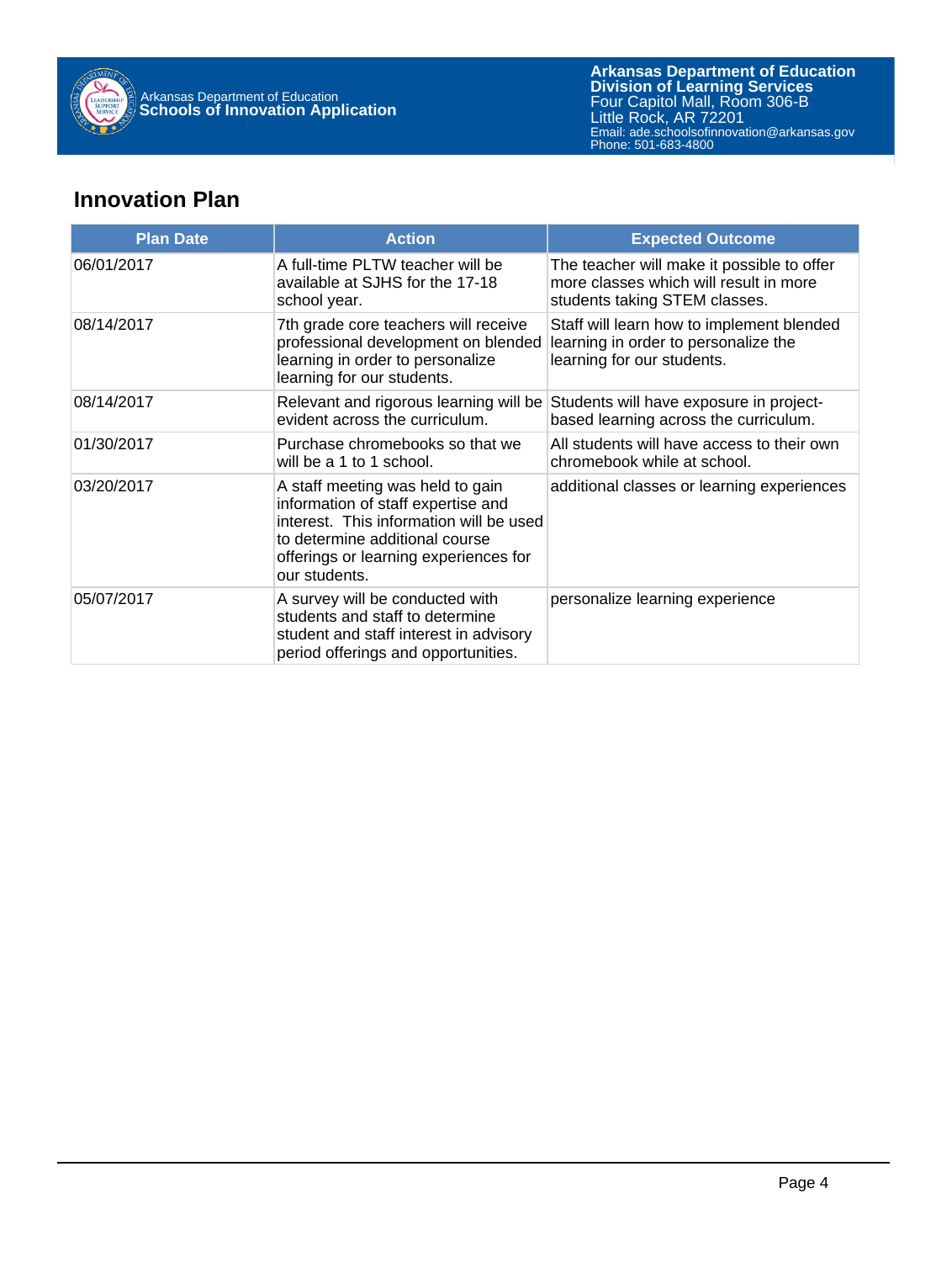

### **Requested Waivers**

| <b>Code section, Rule, or Local</b><br><b>Policy</b>                                                                                                                                                                                                                                     | <b>Goal</b> | <b>Rationale</b>                                                                                                                                                                                                                                                                                                                                                                                                                                                                                                                                                                                                                                                                                                                          |
|------------------------------------------------------------------------------------------------------------------------------------------------------------------------------------------------------------------------------------------------------------------------------------------|-------------|-------------------------------------------------------------------------------------------------------------------------------------------------------------------------------------------------------------------------------------------------------------------------------------------------------------------------------------------------------------------------------------------------------------------------------------------------------------------------------------------------------------------------------------------------------------------------------------------------------------------------------------------------------------------------------------------------------------------------------------------|
| 9.03.3.5 - Physical Education;<br>9.03.0.6- Fine Arts; ACA 6-16-130-<br>Visual Arts & Music; ACA 6-16-132-<br><b>Physical Education</b>                                                                                                                                                  | 3           | Stuttgart Junior High School would like to gain the<br>flexibility to allow all its students the opportunity to take a<br>STEM course. For this reason, SJHS is seeking a waiver<br>from the Arkansas statutes requiring students to receive<br>instruction in physical education, fine arts, and music.<br>SJHS recognizes the immense value of these classes in<br>fostering the skills needed for well-rounded and capable<br>students, and would therefore still offer these courses as<br>electives. Moreover, this will allow students a more<br>personalized, tailored learning experience to foster the<br>students' natural aptitudes and interests.                                                                             |
| 9.03.3.9- Career and Technical<br>Education                                                                                                                                                                                                                                              | 3           | Stuttgart Junior High School asks for the freedom to allow<br>all students the choice to enroll in a STEM course;<br>therefore, SJHS is seeking a waiver from the Arkansas<br>statutes requiring students to receive instruction in Career<br>& Technical education. Currently SJHS offers Keyboarding<br>and Career Development to 7th graders. Intro to Business<br>Communication & Technology along with Computer<br>Technology is offered for 8th graders. SJHS recognizes<br>the boundless opportunities these classes afford and<br>would therefore offer these courses as electives.<br>Moreover, this will allow students a customized and<br>tailored learning experience that fits their individual<br>aptitudes and interests. |
| § 6-16-102 - School day -(c) A<br>school district is deemed to have<br>fulfilled the requirements of<br>subsection (a) of this section if the<br>planned instructional time in each<br>school day does not average less<br>than six (6) hours each day or thirty<br>(30) hours each week | 1           | In order to support our efforts to personalize student<br>learning and increase student achievement, we are<br>requesting this waiver. Once a month, students will be<br>dismissed from school at 1 p.m. Teachers and staff will<br>remain in order to work on student individual learning<br>plans, collaborate cross-curricula and to support through<br>staff through targeted PD.                                                                                                                                                                                                                                                                                                                                                     |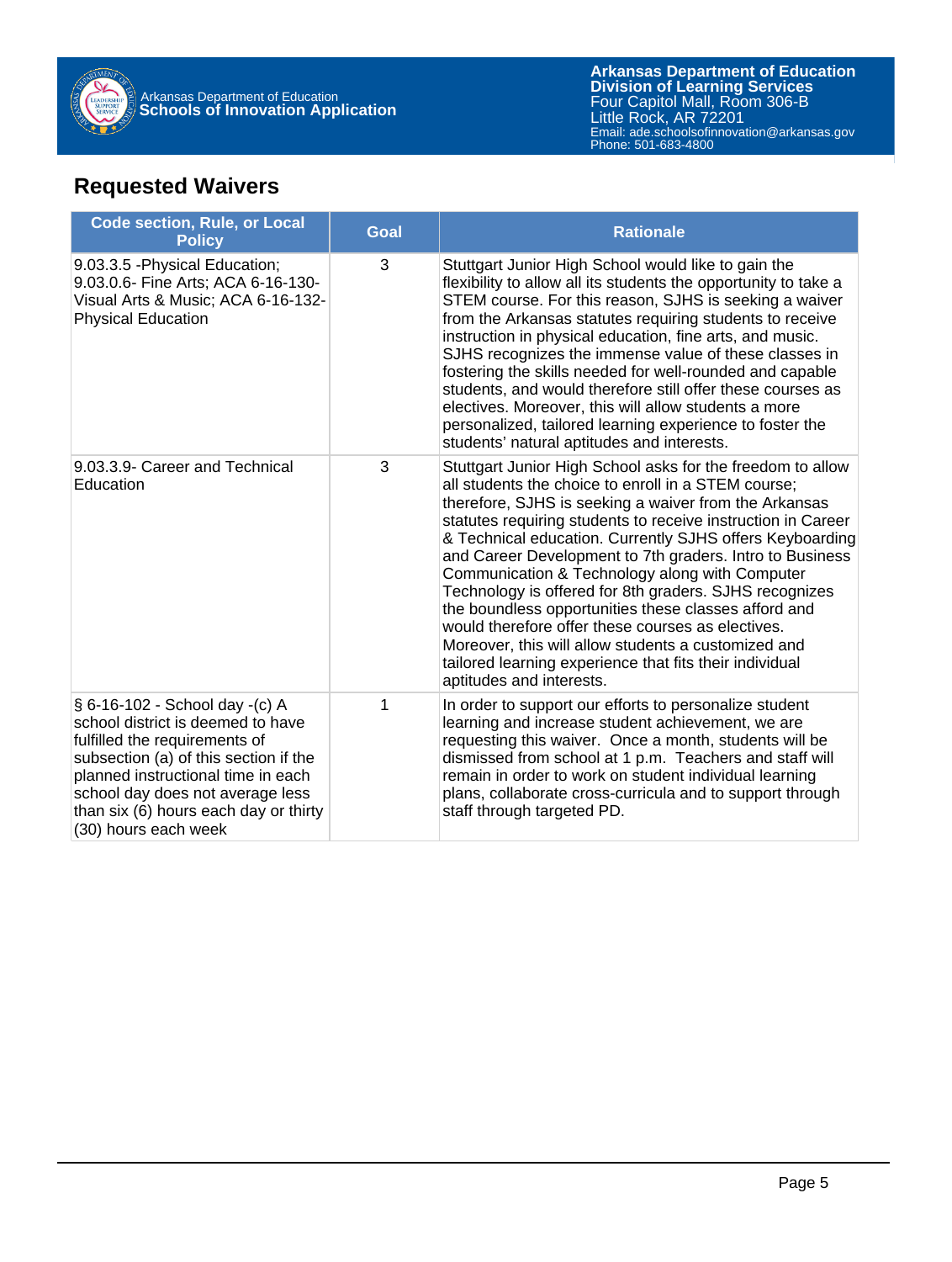

### **Council of Innovation**

| Minority at School         | 48.00%                      |                 |                 |                     |
|----------------------------|-----------------------------|-----------------|-----------------|---------------------|
| <b>Council Member Name</b> | <b>Representative Group</b> | <b>Minority</b> | <b>Position</b> | <b>Date Elected</b> |
| Melinda Collier            | teacher                     | N               | member          | 1/3/2017            |
| <b>Cedric Hawkins</b>      | Principal                   | Υ               | Chair           | 1/3/2017            |
| Jimmy Castielljo           | teacher                     | Y               | member          | 1/3/2017            |
| <b>Judy Yancey</b>         | teacher                     | N               | member          | 1/3/2017            |
| Cody Knowlton              | teacher                     | N               | member          | 1/3/2017            |
| Cindy Ledbetter            | community/ parent           | N               | member          | 1/3/2017            |
| Kaleb Thurmond             | student                     | Y               | member          | 1/3/2017            |
| Hagin Hord                 | student                     | N               | member          | 1/3/2017            |
| <b>Brandi Shelton</b>      | community/parent            | N               | member          | 1/3/2017            |
| Andrika Hicks              | community/parent            | Υ               | member          | 1/3/2017            |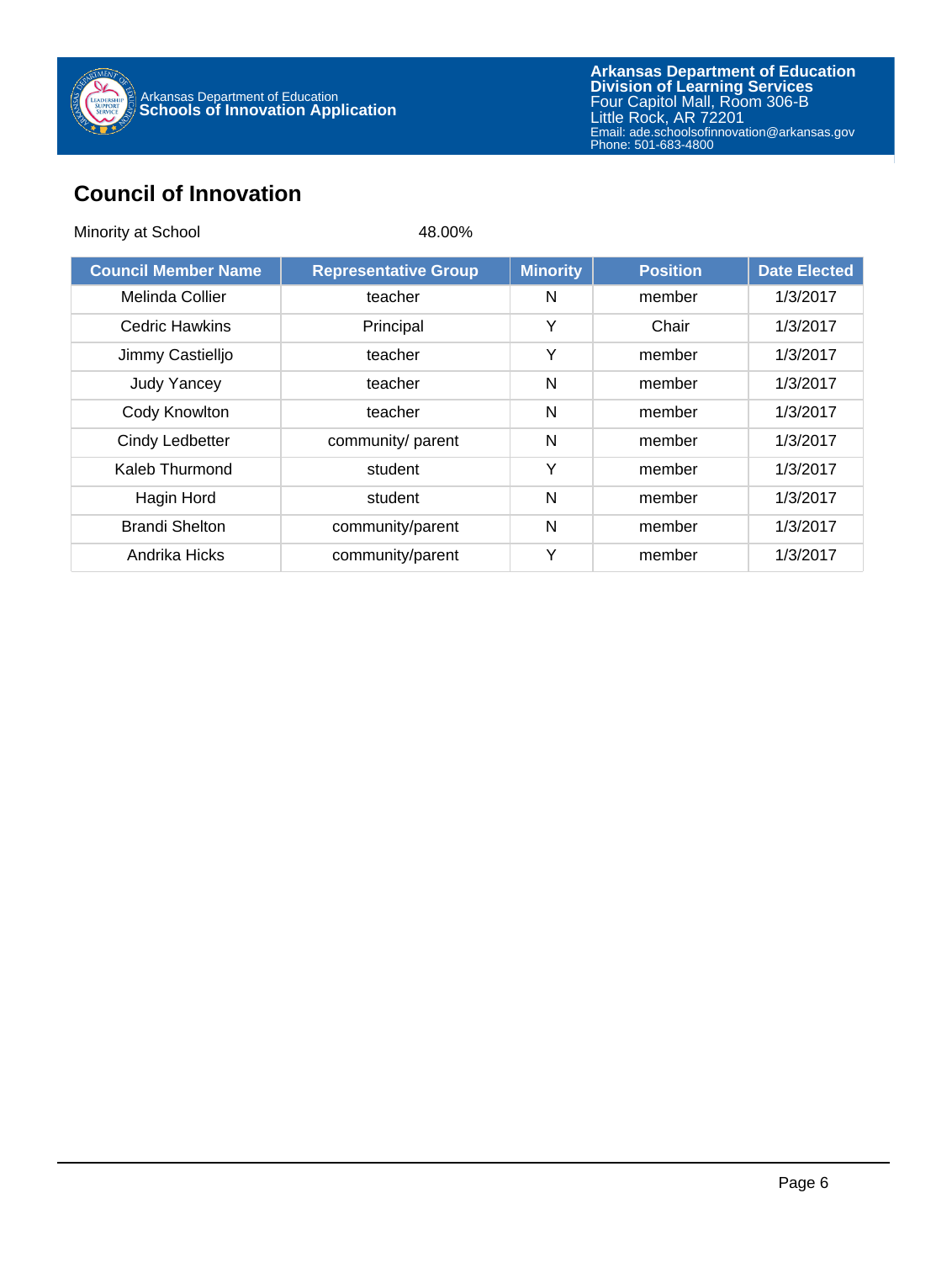

**Arkansas Department of Education** Email: ade.schoolsofinnovation@arkansas.gov **Division of Learning Services** Four Capitol Mall, Room 306-B Little Rock, AR 72201 Phone: 501-683-4800

### **Shared Leadership**

| <b>Meeting</b><br><b>Date</b> | <b>Meeting</b><br><b>Purpose</b> | No. of<br>Teachers  <br><b>Present</b> | No. of<br><b>School</b><br><b>Staff</b><br><b>Present</b> | No. of<br><b>Parents</b><br><b>Present</b> | No. of<br><b>Community</b><br><b>Members</b><br><b>Present</b> | No. of<br><b>Students</b><br><b>Present</b> | <b>Meeting</b><br><b>Outcome/</b><br><b>Planned Next</b><br><b>Steps</b> |
|-------------------------------|----------------------------------|----------------------------------------|-----------------------------------------------------------|--------------------------------------------|----------------------------------------------------------------|---------------------------------------------|--------------------------------------------------------------------------|
| 9/12/2016                     | Staff meeting                    | 5                                      | 5                                                         | $\Omega$                                   | $\Omega$                                                       | 0                                           | continue to<br>research                                                  |
| 10/10/201<br>6                | <b>PTO</b>                       | 5                                      | $\overline{2}$                                            | 9                                          | 4                                                              | 5                                           | solicit<br>feedback on<br>innovation<br>ideas                            |
| 11/22/201<br>6                | <b>Brainstorming</b>             | 6                                      | 5                                                         | 3                                          | 4                                                              | 2                                           | vision                                                                   |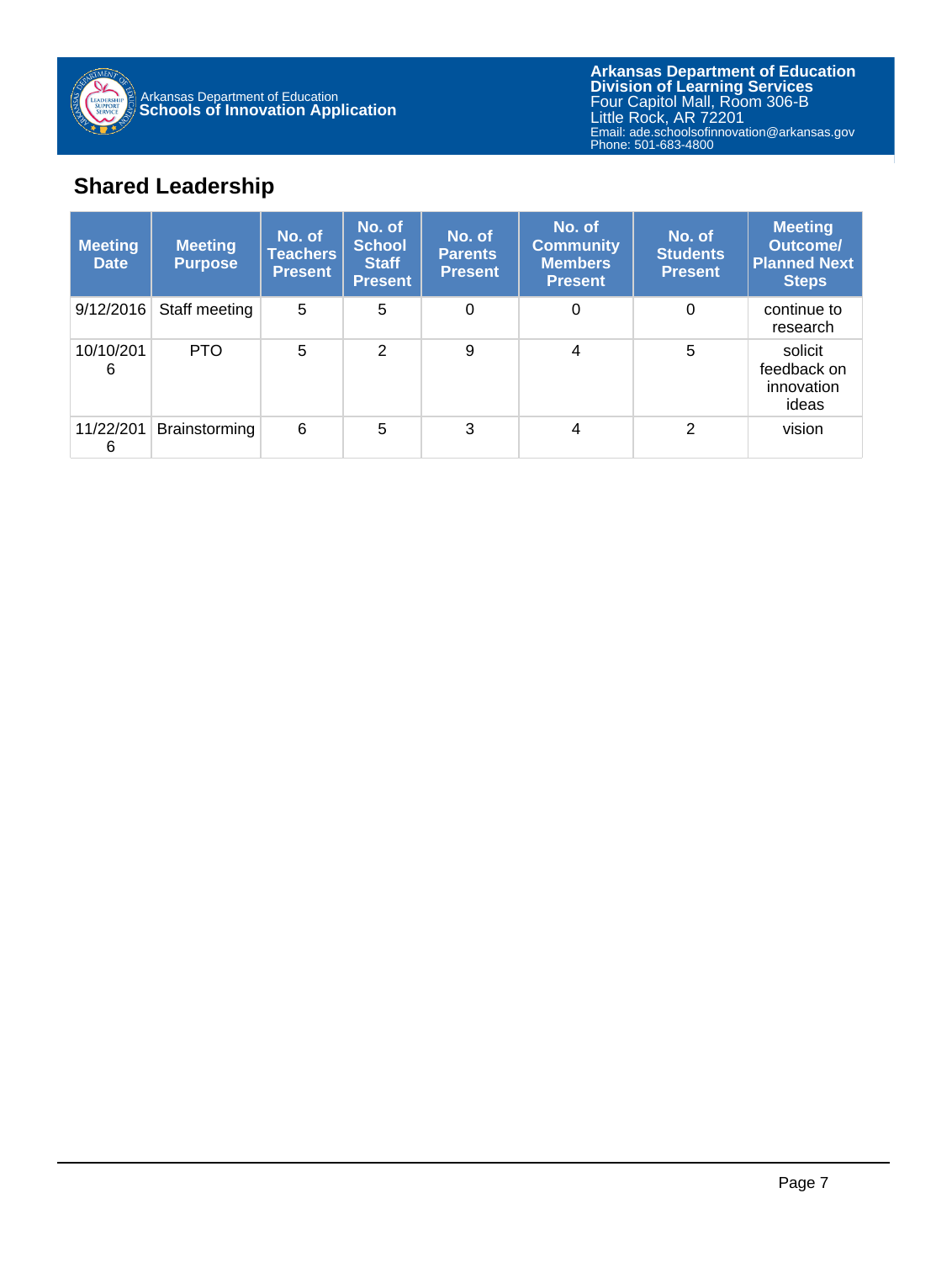

#### **Election Results**

| Number of certified and classified on staff:                            | 30 |
|-------------------------------------------------------------------------|----|
| Number of staff who voted:                                              | 25 |
| Number of staff who voted for proposed Plan:                            | 24 |
| Number of staff who voted against the proposed plan:                    | 0  |
| Percentage of staff voting in favor of the proposed Plan of Innovation: | 96 |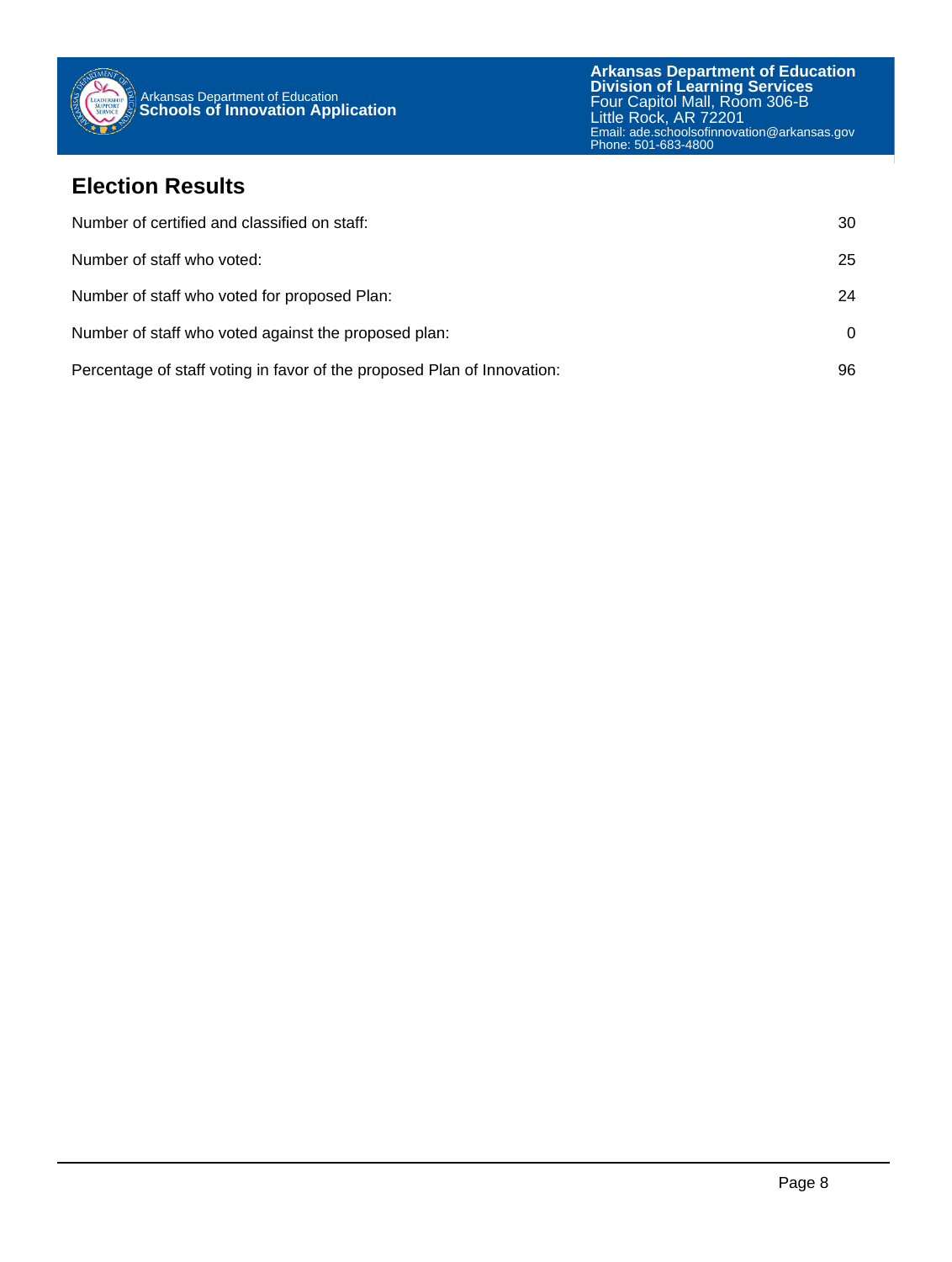

#### **Professional Development Scope**

Professional Development Plan Part 1

| <b>Date</b> | <b>Audience</b>                              | <b>Purpose of the Session</b> |
|-------------|----------------------------------------------|-------------------------------|
| 8/15/2016   | teachers, administrators, & support<br>staff | Project-based learning        |
| 1/3/2017    | teachers, administrators, & support<br>staff | <b>Blended Learning</b>       |
| 11/21/2016  | teachers, administrators, & support<br>staff | what it looks like"           |
| 3/9/2017    | teachers, administrators, & support<br>staff | webinar- SPARK curriculum     |

#### Professional Development Plan Part 2

| <b>Date</b> | <b>Audience</b>   | <b>Purpose of the Session</b>                                     |
|-------------|-------------------|-------------------------------------------------------------------|
| 7/2/2017    | teachers & admin  | learning management system                                        |
| 6/1/2017    | admin & counselor | scheduling                                                        |
| 4/23/2017   | admin & staff     | <b>Growth Mindset</b>                                             |
| 8/13/2017   | admin & staff     | Tapping the Power of Personalized<br>Learning by James Rickabaugh |
| 4/21/2017   | admin & staff     | school visit- Pangburn                                            |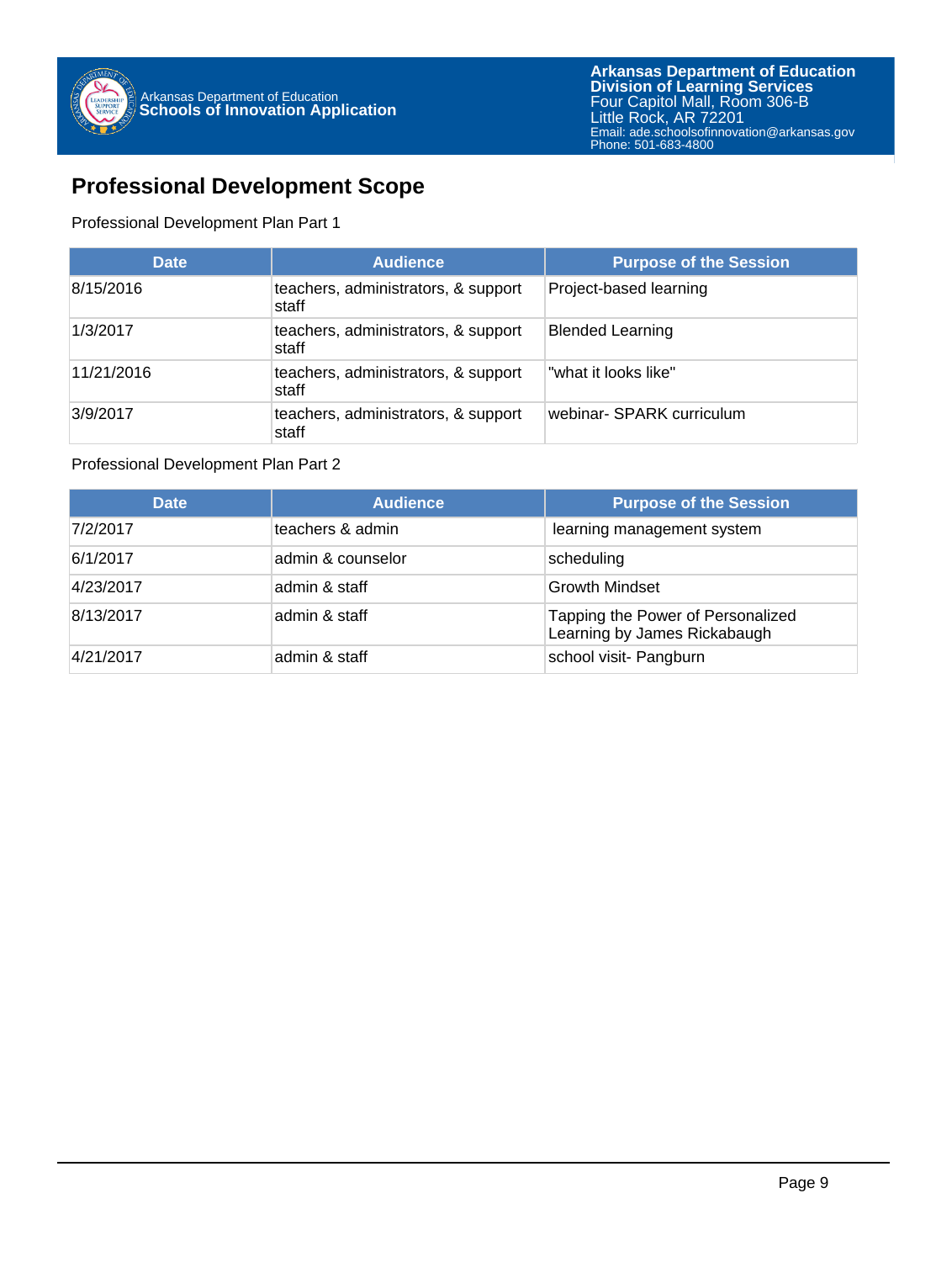At Stuttgart Junior High School we began having discussions around what we think and believe about education and the students we serve. Out of that came the conviction that although we have many challenges we have a tremendous opportunity to better serve our students. We concluded that In order to better serve our students that we must personalize the learning. One of the greatest challenges that we have found and our data supports is the fact that many of our students are not personally invested in the learning process. Moreover, we found that this challenge is as a direct result of students not having much control over the classes that they were scheduled in. Therefore, we have decided to address this challenge by seeking a waiver from a number of our current required classes (Art, Music, PE, and Health). In seeking this waiver, we are not seeking to remove them altogether but rather to make these classes electives. Our thinking is that we feel and the data supports that by making these classes electives, those students in these classes would be those students that voluntarily signed up for them. This will result in less disciplinary infractions, increased instruction time and ultimately increase student achievement for all students.

To ensure that our students are competitive with other students across the state and the nation, we want to ensure that all of our students will have an opportunity to a STEM curriculum. The waiving of the aforementioned classes will afford us the opportunity to have all of our students scheduled in a STEM course through Project Lead the Way which is a preengineering program.

According to our data, we have some students who have been retained at some point in their school careers. We believe very strongly that this retention should not be permanent. Therefore, through this innovation plan, we want to give students a personalized plan that will